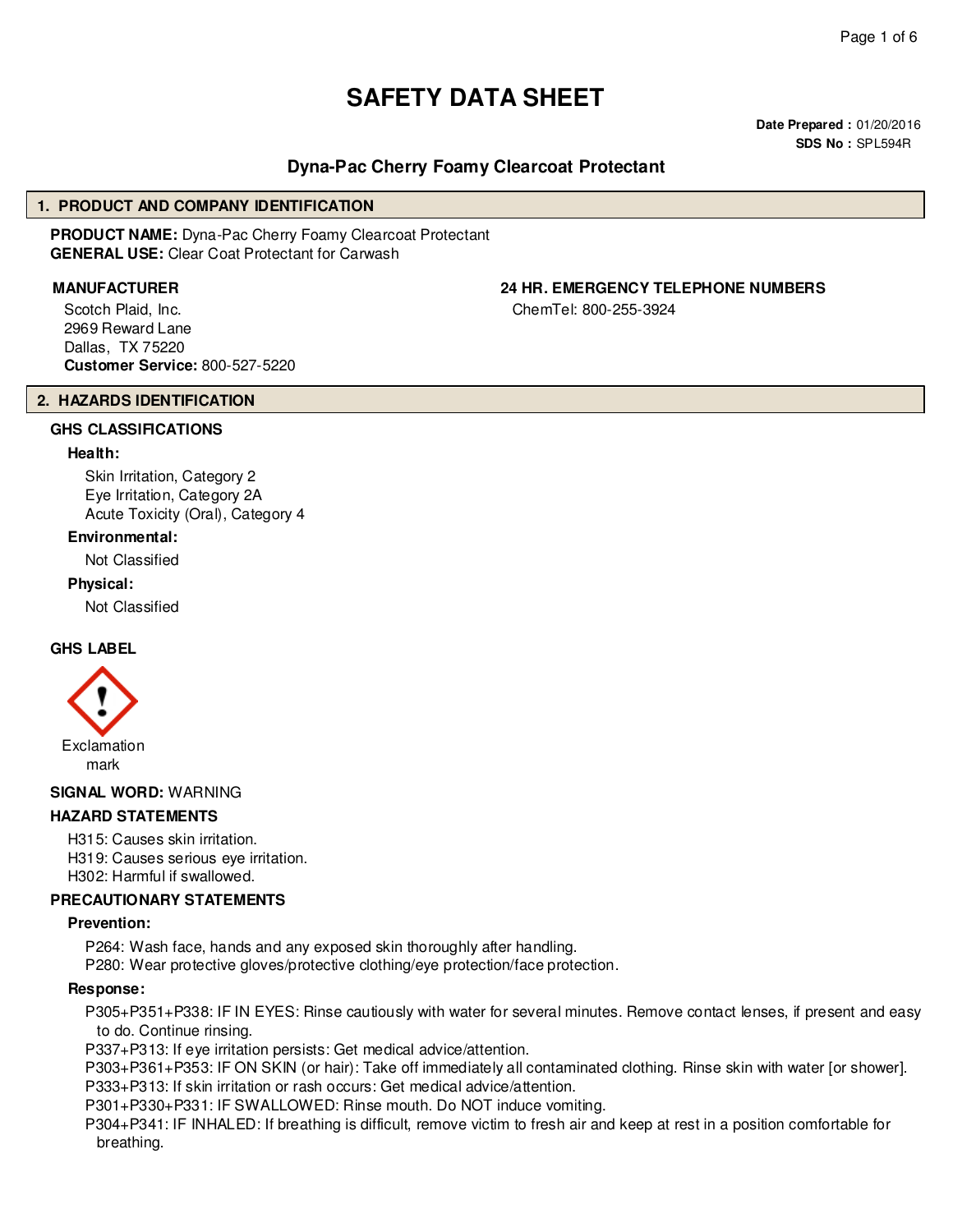#### **Storage:**

P102: Keep out of reach of children.

P403+P233: Store in a well-ventilated place. Keep container tightly closed.

P234: Keep only in original packaging.

# **Disposal:**

P501: Dispose of contents/container to an approved waste disposal plant.

# **3. COMPOSITION / INFORMATION ON INGREDIENTS**

| <b>Chemical Name</b>                                                                                                         | $Wt.\%$ | <b>CAS</b>         |
|------------------------------------------------------------------------------------------------------------------------------|---------|--------------------|
| Fatty acids, coco, reaction products with diethylenetriamine and soya fatty acids, ethoxylated,<br>chloromethane-quaternized |         | 10 - 20 68604-75-1 |
| 2- Butoxyethanol                                                                                                             | 5 - 10  | 111-76-2           |

# **4. FIRST AID MEASURES**

**EYES:** Hold eyelids apart and flush eyes with plenty of water for at least 15 minutes. Remove contact lenses if present.

**SKIN:** Wash off immediately with plenty of water for at least 15 minutes while removing contaminated clothing and shoes.

**INGESTION:** Do NOT induce vomiting. Never give anything by mouth to an unconscious person. Rinse mouth with water. Consult a physician.

**INHALATION:** Remove to fresh air. If not breathing, give artificial respiration. If breathing is difficult, give oxygen. Get immediate medical attention.

#### **SIGNS AND SYMPTOMS OF OVEREXPOSURE**

**EYES:** Contact causes serious eye irritation.

**SKIN:** Contact may cause skin irritation.

**INGESTION:** May cause headache and nausea.

**INHALATION:** May cause irritation to mucous membranes.

**ACUTE EFFECTS:** Eye contact may cause stinging, tearing, redness and blurred vision. Skin contact may cause redness and irritation.

**CHRONIC EFFECTS:** Repeated or prolonged exposure to this material may cause dermatitis to the skin and conjuntivitis to the eyes.

**NOTES TO PHYSICIAN:** Treat symptomatically

# **5. FIRE FIGHTING MEASURES**

**EXTINGUISHING MEDIA:** Use dry chemical, carbon dioxide, water spray (fog) or foam when fighting fires involving this material. **HAZARDOUS COMBUSTION PRODUCTS:** Oxides of carbon and nitrogen.

**FIRE FIGHTING PROCEDURES:** Use fire fighting measures that are appropriate for the local circumstance and the surrounding environment.

**FIRE FIGHTING EQUIPMENT:** Use personal protective equipment

# **6. ACCIDENTAL RELEASE MEASURES**

**SMALL SPILL:** Stop leak if safe to do so. Soak up and contain spill with an absorbant material and place in container for proper disposal. Flush away traces with water.

**LARGE SPILL:** Dike spilled material or otherwise contain material to ensure runoff does not reach into soil, ditches, sewers and / or groundwater. Transfer material into suitable containers for proper disposal in accordance with local, state and federal regulations.

#### **ENVIRONMENTAL PRECAUTIONS**

**WATER SPILL:** Do not allow material to contaminate waterways.

**LAND SPILL:** Do not allow material to contaminate the soil.

**GENERAL PROCEDURES:** Ensure clean-up is conducted by trained personnel only. Refer to protective measures listed in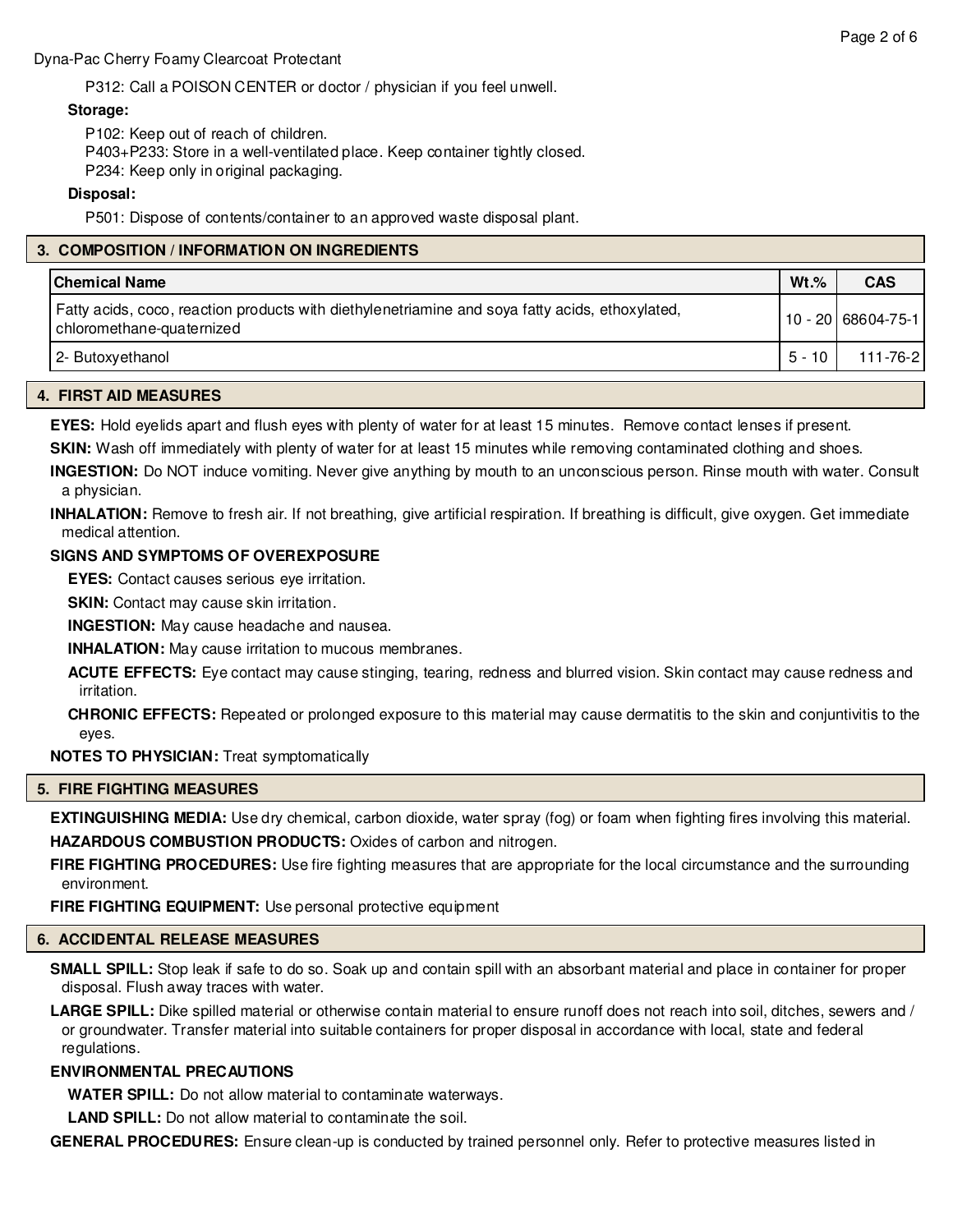Dyna-Pac Cherry Foamy Clearcoat Protectant

Sections 7 and 8.

**SPECIAL PROTECTIVE EQUIPMENT:** For personal protection see section 8.

**COMMENTS:** Inform appropriate managerial or supervisory personnel of all environmental releases. Prevent further leakage or spillage if safe to do so.

#### **7. HANDLING AND STORAGE**

**GENERAL PROCEDURES:** Handle in accordance with good industrial hygiene and safety procedures. Use personal protection recommended in Section 8. Follow all product label instructions.

**HANDLING:** Wash face, hands and any exposed skin thoroughly after handling. Avoid breathing vapors or mists.

**STORAGE:** Keep out of reach of children. Store in original container in a cool, dry and well ventilated area.

# **8. EXPOSURE CONTROLS / PERSONAL PROTECTION**

#### **EXPOSURE GUIDELINES**

| OSHA HAZARDOUS COMPONENTS (29 CFR1910.1200)                                                                                     |             |                        |                   |                  |                   |                     |                   |
|---------------------------------------------------------------------------------------------------------------------------------|-------------|------------------------|-------------------|------------------|-------------------|---------------------|-------------------|
|                                                                                                                                 |             | <b>EXPOSURE LIMITS</b> |                   |                  |                   |                     |                   |
|                                                                                                                                 |             | <b>OSHA PEL</b>        |                   | <b>ACGIH TLV</b> |                   | <b>Supplier OEL</b> |                   |
| <b>Chemical Name</b>                                                                                                            |             | ppm                    | mg/m <sup>3</sup> | ppm              | mg/m <sup>3</sup> | ppm                 | mg/m <sup>3</sup> |
| Fatty acids, coco, reaction products with<br>diethylenetriamine and soya fatty acids, ethoxylated,<br>chloromethane-quaternized | <b>TWA</b>  | $[1]$                  | $[1]$             | $[1]$            | [1]               |                     |                   |
|                                                                                                                                 | <b>STEL</b> | $[1]$                  | $[1]$             | $[1]$            | $[1]$             |                     |                   |
| 2- Butoxyethanol                                                                                                                | <b>TWA</b>  | 50                     | 240               | 20               | 97                | NL.                 | <b>NL</b>         |
|                                                                                                                                 | <b>STEL</b> |                        |                   |                  |                   | <b>NL</b>           | <b>NL</b>         |
| <b>Footnotes:</b>                                                                                                               |             |                        |                   |                  |                   |                     |                   |

**1**. No data available

**ENGINEERING CONTROLS:** None usually needed.

# **PERSONAL PROTECTIVE EQUIPMENT**

**EYES AND FACE:** Safety glasses with side shields.

**SKIN:** Chemical resistant gloves.

**RESPIRATORY:** No personal respiratory equipment normally required.

**PROTECTIVE CLOTHING:** Wear suitable protective clothing to prevent contact with skin.

**WORK HYGIENIC PRACTICES:** Wash contaminated clothing before reuse. Wash face, hands and any exposed skin thoroughly after handling.

**OTHER USE PRECAUTIONS:** Protective clothing and equipment should be in accordance with 29 CFR 1910.132 and 1910.133. **COMMENTS:** Eyewash stations and safety showers should always be in place where chemicals are handled and stored.

# **9. PHYSICAL AND CHEMICAL PROPERTIES**

**PHYSICAL STATE:** Liquid **ODOR:** Cherry **ODOR THRESHOLD:** No data available for this mixture. **APPEARANCE:** Clear liquid **COLOR:** Colorless to amber. **pH:** 6.5 to 7.5 (full strength) PERCENT VOLATILE: (w/w) 60-70% mostly as water. **FLASH POINT AND METHOD:** > 100°C (212°F) **FLAMMABLE LIMITS:** No data available for this mixture. **AUTOIGNITION TEMPERATURE:** No data available for this mixture. **VAPOR PRESSURE:** No data available for this mixture.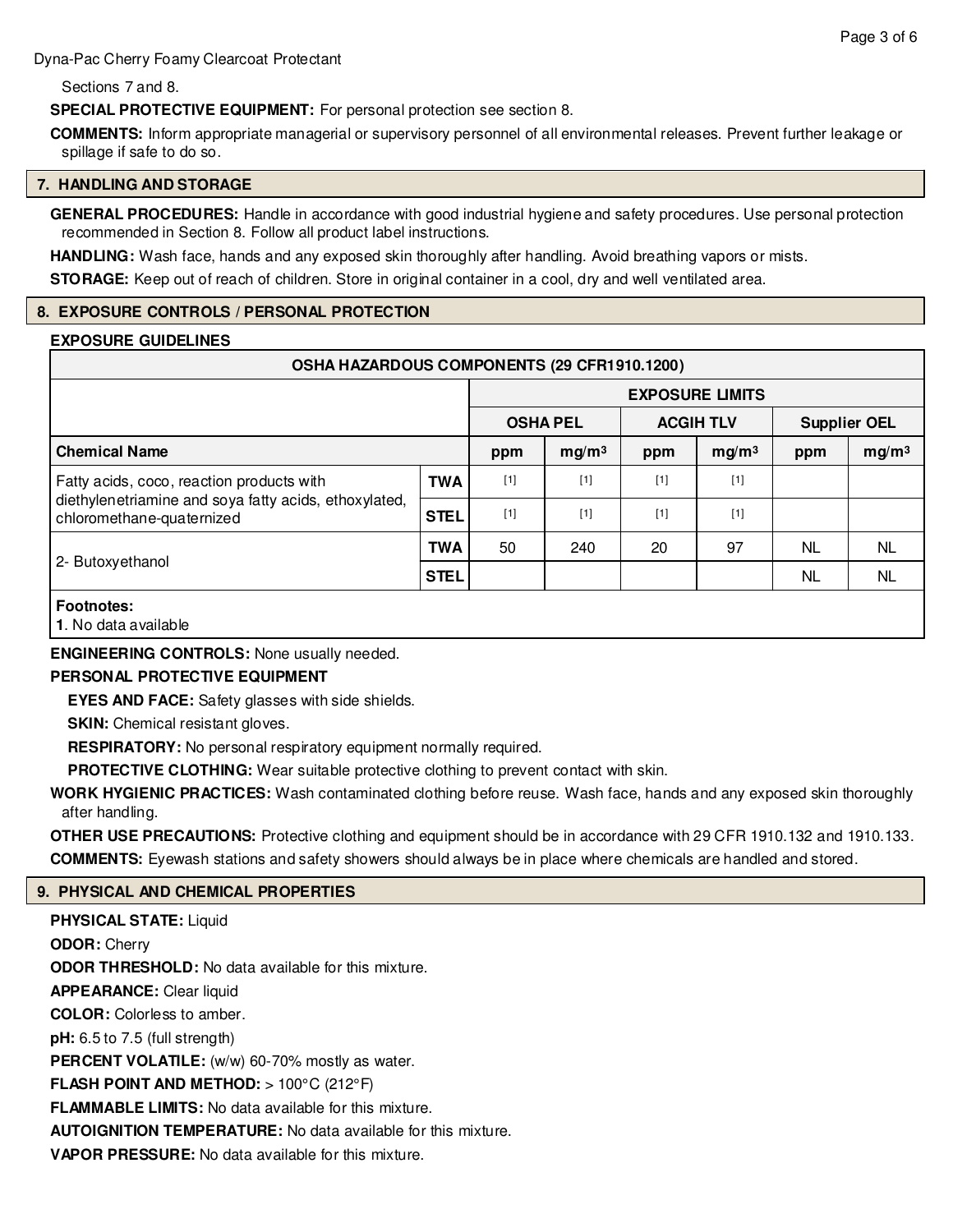**VAPOR DENSITY:** No data available for this mixture. **BOILING POINT:** Near that of water **FREEZING POINT:** Near that of water. **THERMAL DECOMPOSITION:** No data available for this mixture. **SOLUBILITY IN WATER:** Complete **EVAPORATION RATE:** Near that of water. **SPECIFIC GRAVITY:** 0.99 to 1.005 **VISCOSITY #1:** 40.0 to 80.0 cP **(VOC):** 5.000 to 8.000 (Weight %) **OXIDIZING PROPERTIES:** This product is not classified as oxidizing

#### **10. STABILITY AND REACTIVITY**

**REACTIVITY:** No data available

**HAZARDOUS POLYMERIZATION: Will not occur.** 

**STABILITY:** Stable under normal conditions.

**CONDITIONS TO AVOID:** Excessive heat or cold.

**POSSIBILITY OF HAZARDOUS REACTIONS:** No dangerous reaction known under conditions of normal use.

**HAZARDOUS DECOMPOSITION PRODUCTS:** Oxides of Carbon and Nitrogen.

**INCOMPATIBLE MATERIALS:** Strong oxidizing agents, acids and bases.

# **11. TOXICOLOGICAL INFORMATION**

#### **ACUTE**

| <b>Chemical Name</b>                                                                                                         | ORAL $LD_{50}$        | <b>DERMAL LD<sub>50</sub></b> | <b>INHALATION</b><br>$LC_{50}$ |
|------------------------------------------------------------------------------------------------------------------------------|-----------------------|-------------------------------|--------------------------------|
| Fatty acids, coco, reaction products with diethylenetriamine and<br>soya fatty acids, ethoxylated, chloromethane-quaternized | No data               | No data                       | No data                        |
| 2- Butoxyethanol                                                                                                             | $1300$ mg/kg<br>(rat) | $>$ 2000 mg/kg<br>(rat)       | 4.9 mg/l $(rat)$<br>Aerosol    |

**EYE EFFECTS:** Causes serious eye irrtation.

**SKIN EFFECTS: Causes skin irritation.** 

**CHRONIC:** Health injuries are not known or expected under normal use.

**SUBCHRONIC:** This product is irritating to the eyes, skin and respiratory tract.

#### **CARCINOGENICITY**

| <b>Chemical Name</b> | <b>IARC</b><br><b>Status</b> | <b>Other</b>         |
|----------------------|------------------------------|----------------------|
| 2- Butoxyethanol     | Group 3                      | <b>ACGIH</b><br>(A3) |

**IARC:** IARC (Group 3) components are "not classifiable as human carcinogens"

**NTP:** No ingredient in this product is present at levels greater than or equal to 0.1% is identified as a known or anticipated carcinogen by NTP.

**OSHA:** No ingredient in this product is present at levels greater than or equal to 0.1% is identified as a carcinogen or potential carcinogen by OSHA.

**Notes:** ACGIH (A3) - Animal Carcinogen

**REPEATED DOSE EFFECTS:** No data available for this mixture.

**IRRITATION:** Skin and eye irritation.

**CORROSIVITY:** No data available for this mixture.

**SENSITIZATION:** No data available for this mixture.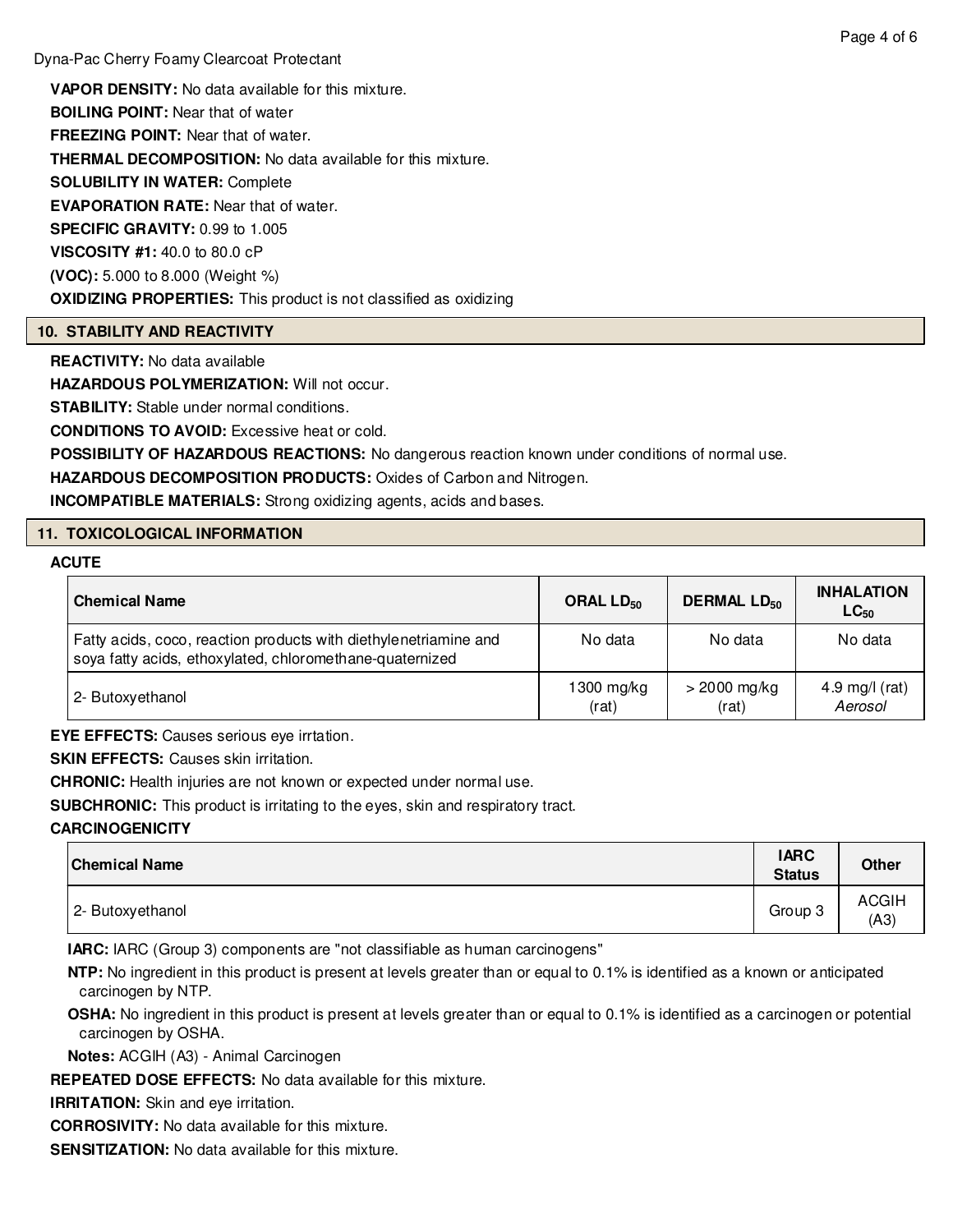**NEUROTOXICITY:** No data available for this mixture. **GENETIC EFFECTS:** No data available for this mixture. **REPRODUCTIVE EFFECTS:** No data available for this mixture. **TARGET ORGANS:** No data available for this mixture. **TERATOGENIC EFFECTS:** No data available for this mixture. **MUTAGENICITY:** No data available for this mixture. **SYNERGISTIC MATERIALS:** No data available for this mixture.

# **12. ECOLOGICAL INFORMATION**

**ECOTOXICOLOGICAL INFORMATION:** This product is not classified as environmentally hazardous. However, this does not exclude the possibility that large or frequent spills can have a harmful or damaging effect on the environment.

**BIOACCUMULATION/ACCUMULATION:** The potential for bioconcentration in organisms is low.

# **AQUATIC TOXICITY (ACUTE)**

**96-HOUR LC50:** No data available for this mixture.

**48-HOUR EC50:** No data available for this mixture.

**96-HOUR EC50:** No data available for this mixture.

**CHEMICAL FATE INFORMATION:** This product is expected to be readily biodegradable.

#### **13. DISPOSAL CONSIDERATIONS**

**DISPOSAL METHOD:** Follow all Federal, State and Local Regulations appropriate for this material.

**PRODUCT DISPOSAL:** Wastewater resulting from this product should be directed to a proper waste water treatment facility.

**EMPTY CONTAINER:** Empty containers should be taken to an approved waste handling site for recycling or disposal. Do not reuse empty containers.

**RCRA/EPA WASTE INFORMATION:** The waste code should be assigned in discussion between the user, the producer and the waste disposal company.

#### **14. TRANSPORT INFORMATION**

# **DOT (DEPARTMENT OF TRANSPORTATION)**

**PROPER SHIPPING NAME:** Not regulated as dangerous goods.

#### **ROAD AND RAIL (ADR/RID)**

**PROPER SHIPPING NAME:** Not regulated as dangerous goods.

# **15. REGULATORY INFORMATION**

#### **UNITED STATES**

# **SARA TITLE III (SUPERFUND AMENDMENTS AND REAUTHORIZATION ACT)**

**311/312 HAZARD CATEGORIES:** Acute Health Hazard

**FIRE:** No **PRESSURE GENERATING:** No **REACTIVITY:** No **ACUTE:** Yes **CHRONIC:** No

**313 REPORTABLE INGREDIENTS:** This product does not contain any chemical components that exceed the threshold (De Minimis) reporting levels established by SARA Title III, Section 313.

# **EPCRA SECTION 313 SUPPLIER NOTIFICATION**

| <b>Chemical Name</b> | $Wt.$ % | <b>CAS</b>            |
|----------------------|---------|-----------------------|
| 2- Butoxyethanol     |         | 5 - 10   111 - 76 - 2 |

# **302/304 EMERGENCY PLANNING**

**EMERGENCY PLAN:** No chemicals in this product are subject to the reporting requirements of SARA Title III, Section 302.

# **CERCLA (COMPREHENSIVE ENVIRONMENTAL RESPONSE, COMPENSATION, AND LIABILITY ACT)**

**CERCLA REGULATORY:** Not listed.

# **TSCA (TOXIC SUBSTANCE CONTROL ACT)**